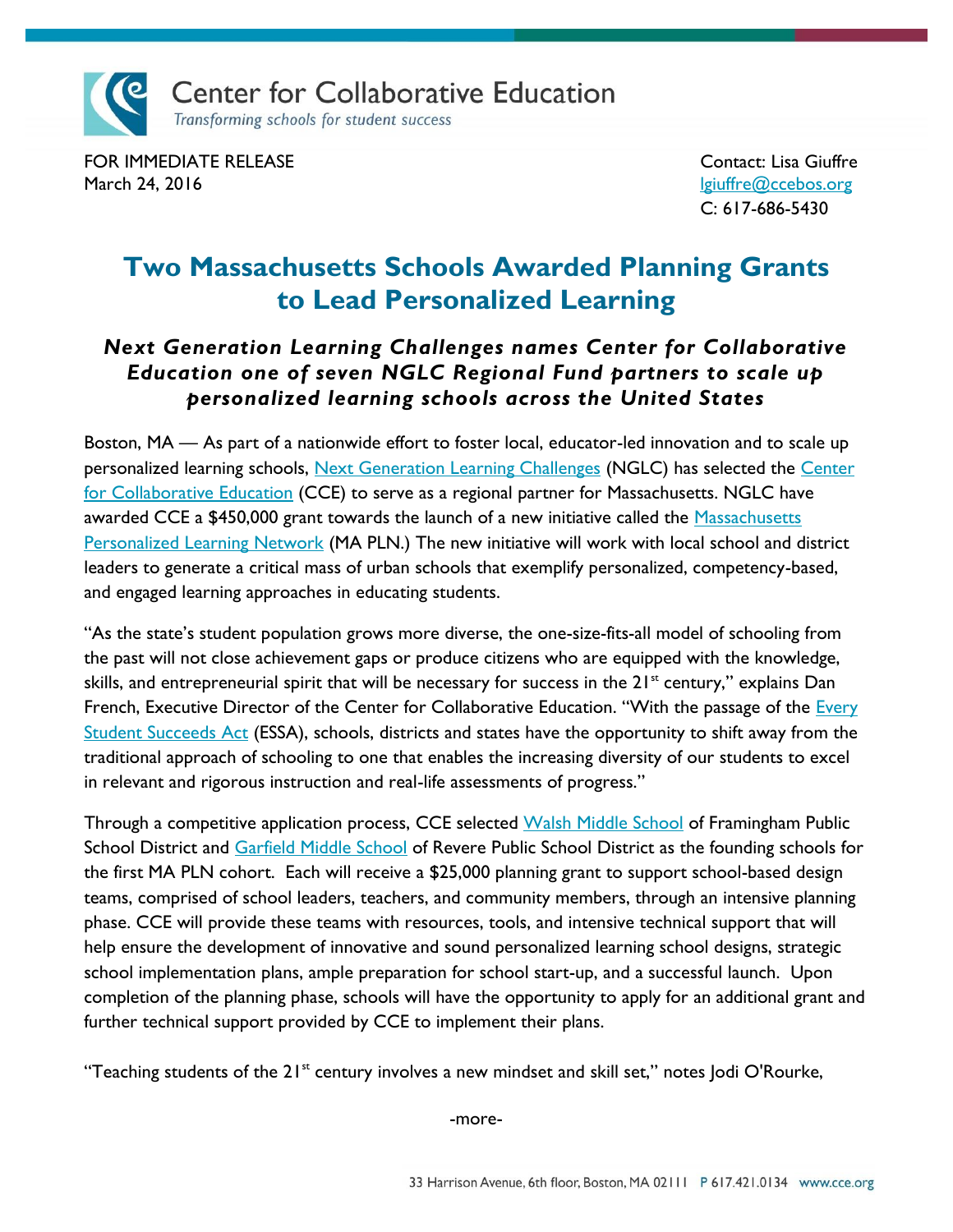English Language Arts Department Head at Walsh Middle School. "It is exciting to think that we are charged with educating productive citizens to be able to problem solve, think critically, collaborate, make good decisions, be empathetic towards others, and be persistent and resilient."

CCE will also provide a blended professional learning course of study (online and in-person) for all network schools working collaboratively to learn, practice, and design strategies for bringing personalized learning experiences into their schools. The course will be coupled with individualized coaching and technical assistance as each school works to design a plan to offer an educational experience for their students that is individualized, project-based, and attuned to the unique academic and social-emotional needs of students.

As more districts and schools participate in the network, CCE seeks to create a "tipping point" for urban schools that changes the public discourse about what constitutes excellent schools for the full diversity of students in Massachusetts. When fully implemented, these high performing personalized learning schools in MA PLN can provide "proof points," demonstrating how schools can be redesigned around long-established research on how students learn well – through purposeful, active engagement in varied forms of learning that carry relevance and meaning to the learner – rather than traditional models of school design that were primarily organized around principles of efficiency.

"Massachusetts led the way in the thoughtful, well-supported implementation of the first incarnation of standards-based reform," states Andrew Calkins, Deputy Director of NGLC. "But even its relative success compared to other states has produced inadequate results in terms of achievement gaps and lack of genuine preparedness to persist and succeed in college. The new MA PLN promises to help the Commonwealth vault beyond good execution of an obsolete education model into a leadership position on next gen learning: student-centered, personalized, competency-based, blended, experiential, and proactively designed around richer, deeper definitions of student success."

Ramona Treviño, Senior Director of District and School Design at CCE, remarks, "We are thrilled to be working with such innovative thinkers from these two pioneering schools. We look forward to watching their ideas for new school models that provide more personalized learning opportunities in the classroom for each student take shape, so that we can provide demonstration sites for schools in Massachusetts to follow. "

MA PLN is led by the Center for Collaborative Education (CCE) and in partnership with **LearnLaunch**, the [Massachusetts Department of Elementary and Secondary Education](http://www.doe.mass.edu/) (DESE), [Agilix](http://agilix.com/) and the National [Center for Time on Learning](http://www.timeandlearning.org/) (NCTL). CCE is a regional partner with NGLC, an initiative of EDUCAUSE to scale up personalized learning schools nationwide. MA PLN is funded in part by a grant from [NGLC.](http://nextgenlearning.org/) Additional funding has been provided by the [Barr Foundation,](https://www.barrfoundation.org/) [Nellie Mae Education](http://www.nmefoundation.org/)  [Foundation,](http://www.nmefoundation.org/) [W. Clement & Jessie V.](http://www.wcstonefnd.org/) Stone Foundation, and [IBM.](http://www.ibm.com/ibm/responsibility/initiatives/)